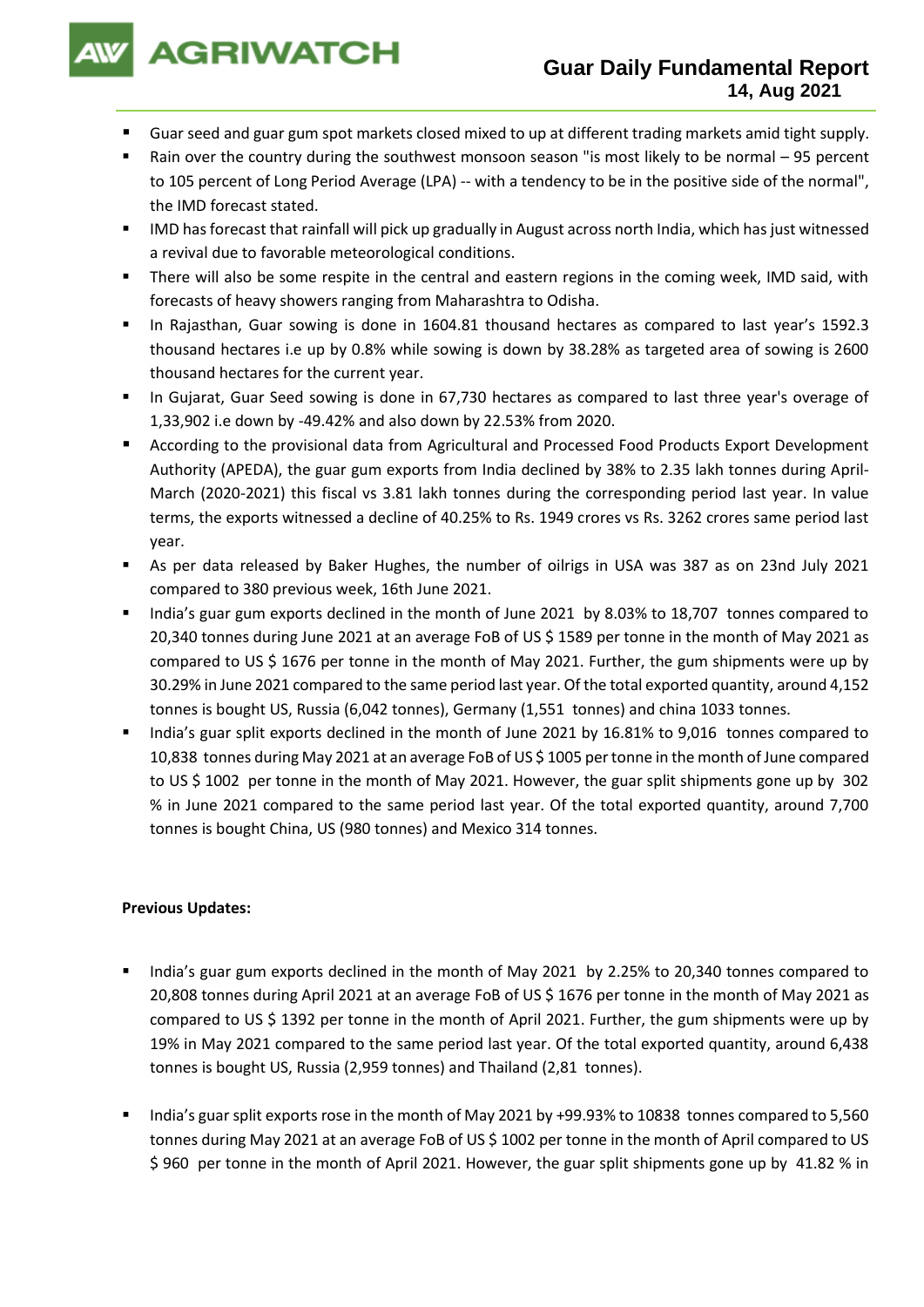

Mayl 2021 compared to the same period last year. Of the total exported quantity, around 8,700 tonnes is bought China, US (1420 tonnes) and Switzerland 320 tonnes.

▪ **Outlook:** The guar seed and guar gum prices are likely to feature weak tone amid firm profit booking, in near to medium-term. Prices are expected to Prices are expected to trade between Rs4300-4800/Qtl.

| NCDEX-FUTURES MARKET - Guar Seed |         |      |             |      |              |               |         |       |        |
|----------------------------------|---------|------|-------------|------|--------------|---------------|---------|-------|--------|
| <b>Contract</b>                  | +/-     | Open | <b>High</b> | Low  | <b>Close</b> | <b>Volume</b> | Change  | OI    | Change |
| July-21                          | $+3.37$ | 4721 | 4908        | 4704 | 4721         | 4225          | 3535    | 4395  | $-565$ |
| <b>Aug-21</b>                    | $+2.95$ | 4874 | 5031        | 4826 | 4851         | 86820         | $-8800$ | 72500 | 2675   |

| NCDEX-FUTURES MARKET- Guar Gum |         |      |             |      |              |               |         |           |        |
|--------------------------------|---------|------|-------------|------|--------------|---------------|---------|-----------|--------|
| <b>Contract</b>                | +/-     | Open | <b>High</b> | Low  | <b>Close</b> | <b>Volume</b> | Change  | <b>OI</b> | Change |
| <b>July-21</b>                 | $+3.96$ | 7685 | 8000        | 7625 | 7695         | 1785          | $-1490$ | 1605      | $-325$ |
| <b>Aug-21</b>                  | $+3.99$ | 7852 | 8108        | 7751 | 7797         | 24730         | $-4235$ | 56555     | $-610$ |

| <b>Guar seed Stock Position &amp; EDD:</b> |              |                          |               |                          |  |  |  |
|--------------------------------------------|--------------|--------------------------|---------------|--------------------------|--|--|--|
|                                            | <b>Demat</b> | <b>In-Process</b>        | Total         | <b>EDD</b>               |  |  |  |
| <b>Stocks</b>                              | 12-Aug-21    | 12-Aug-21                | 12-Aug-<br>21 | 09-Aug-21                |  |  |  |
| <b>Bikaner</b>                             | 15653        | 505                      | 16158         | 15836                    |  |  |  |
| <b>Deesa</b>                               | -            | $\overline{\phantom{a}}$ |               | $\overline{\phantom{0}}$ |  |  |  |
| Sri Ganganagar                             | 1043         | 25                       | 1068          | 1590                     |  |  |  |
| <b>Jodhpur</b>                             | 188          | $\blacksquare$           | 188           | 258                      |  |  |  |
| <b>Nokha</b>                               | ۰            | ٠                        | -             | $\overline{\phantom{0}}$ |  |  |  |

| <b>Guar Gum Stock Position &amp; EDD:</b> |              |                   |                  |                          |  |  |  |
|-------------------------------------------|--------------|-------------------|------------------|--------------------------|--|--|--|
|                                           | <b>Demat</b> | <b>In-Process</b> | Total            | <b>EDD</b>               |  |  |  |
| <b>Stocks</b>                             | 12-Aug-21    | 12-Aug-21         | $12$ -Aug-<br>21 | 09-Aug-21                |  |  |  |
| Deesa                                     |              | ٠                 | -                | $\overline{\phantom{0}}$ |  |  |  |
| <b>Bikaner</b>                            | 2670         | 50                | 2720             | 3153                     |  |  |  |
| Jodhpur                                   | 10206        | 596               | 10802            | 10645                    |  |  |  |
| <b>Nokha</b>                              | 4191         | 338               | 4529             | 4475                     |  |  |  |
| Sri Ganganagar                            | 90           | ٠                 | 90               | 160                      |  |  |  |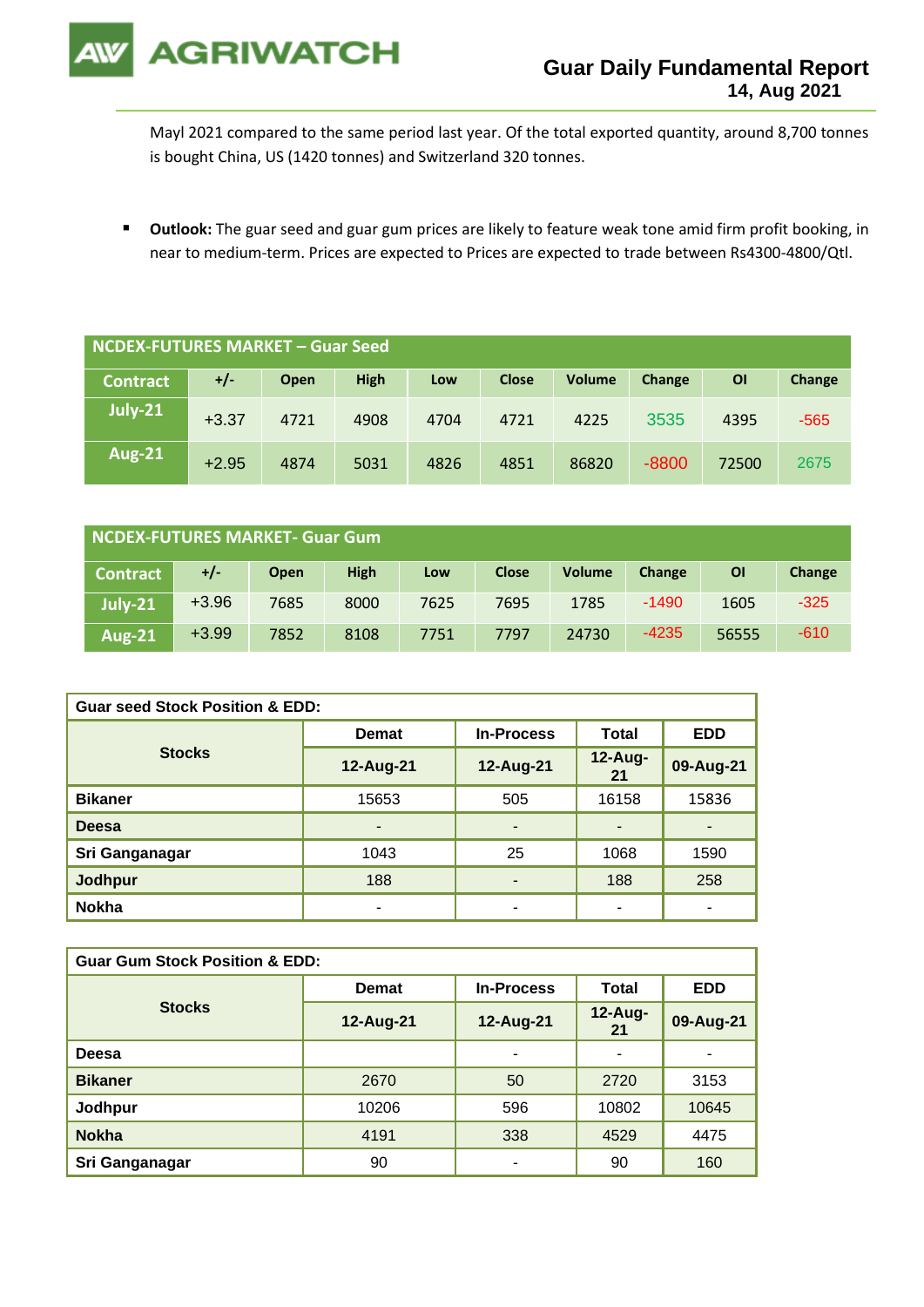

|                                |                | 13-Aug-21  |
|--------------------------------|----------------|------------|
| <b>Churi and Korma Prices:</b> | 13-Aug-21      |            |
| <b>Commodity</b>               | <b>Center</b>  | Rs./75 kg. |
| Churi                          | Jodhpur        | 2050       |
| Korma                          | Jodhpur        | 3150       |
| Churi                          | Sri Ganganagar | 1800       |
| Korma                          | Sri Ganganagar | 2950       |

| <b>Guar Export Prices:</b>         | 13-Aug-21                   | 13-Aug-21     |               |
|------------------------------------|-----------------------------|---------------|---------------|
|                                    | <b>Variety</b>              | Value (Rs/Kg) | Value (\$/MT) |
| <b>Guargum/Split (Mundra Port)</b> |                             | 63            | ۰             |
|                                    | 200 Mesh 5000<br>CPS        | 80            | -             |
| <b>Guargum Powder</b>              | 200 Mesh 3500<br><b>CPS</b> | 75            | -             |
|                                    | Meal 40%                    | 30            | -             |
| <b>Guargum Meal</b>                | Meal $50\%$                 | 43            |               |

| <b>Guar Seed Prices at Key Spot Markets:</b> |                 |                           |                        |                  |                |  |  |
|----------------------------------------------|-----------------|---------------------------|------------------------|------------------|----------------|--|--|
| <b>Commodity</b>                             |                 |                           | <b>Prices (Rs/Qtl)</b> |                  |                |  |  |
| <b>Guar Seed</b>                             | <b>District</b> | <b>Centre</b>             | $13 - Aug-$<br>21      | $12$ -Aug-<br>21 | Change         |  |  |
|                                              | Jodhpur         | Jodhpur (Loose)           | 4500                   | 4500             | <b>Unch</b>    |  |  |
|                                              |                 | Jodhpur(Delivery)         | 4725                   | 4725             | <b>Unch</b>    |  |  |
|                                              |                 | Sri-Ganganagar(Loose)     | 4400                   | 4350             | 50             |  |  |
|                                              |                 | Sri-Ganganagar (Delivery) | 4550                   | 4500             | 50             |  |  |
|                                              | Sri-Ganganagar  | Rawla (Loose)             | NR.                    | NR.              | $\blacksquare$ |  |  |
|                                              |                 | Gharsana (Loose)          | NA                     | <b>NA</b>        |                |  |  |
|                                              |                 | Raisinghnagar (Loose)     | 4760                   | 4475             | 285            |  |  |
|                                              |                 | Bikaner (Loose)           | 4625                   | 4600             | 25             |  |  |
| Rajasthan                                    |                 | Bikaner (Delivery)        | 4856                   | 4830             | 26             |  |  |
|                                              |                 | Nokha(Loose)              | 4725                   | 4525             | 200            |  |  |
|                                              | <b>Bikaner</b>  | Nokha (Delivery)          | 4961                   | 4751             | 210            |  |  |
|                                              |                 | Khajuwala (Loose)         | 4650                   | 4450             | 200            |  |  |
|                                              |                 | Khajuwala (Delivery)      | 4883                   | 4673             | 210            |  |  |
|                                              |                 | Lunkaransar (Loose)       | 4500                   | 4450             | 50             |  |  |
|                                              |                 | Hanumangarh (Loose)       | 4450                   | 4450             | <b>Unch</b>    |  |  |
|                                              | Hanumangarh     | Hanumangarh (Delivery)    | 4673                   | 4673             | <b>Unch</b>    |  |  |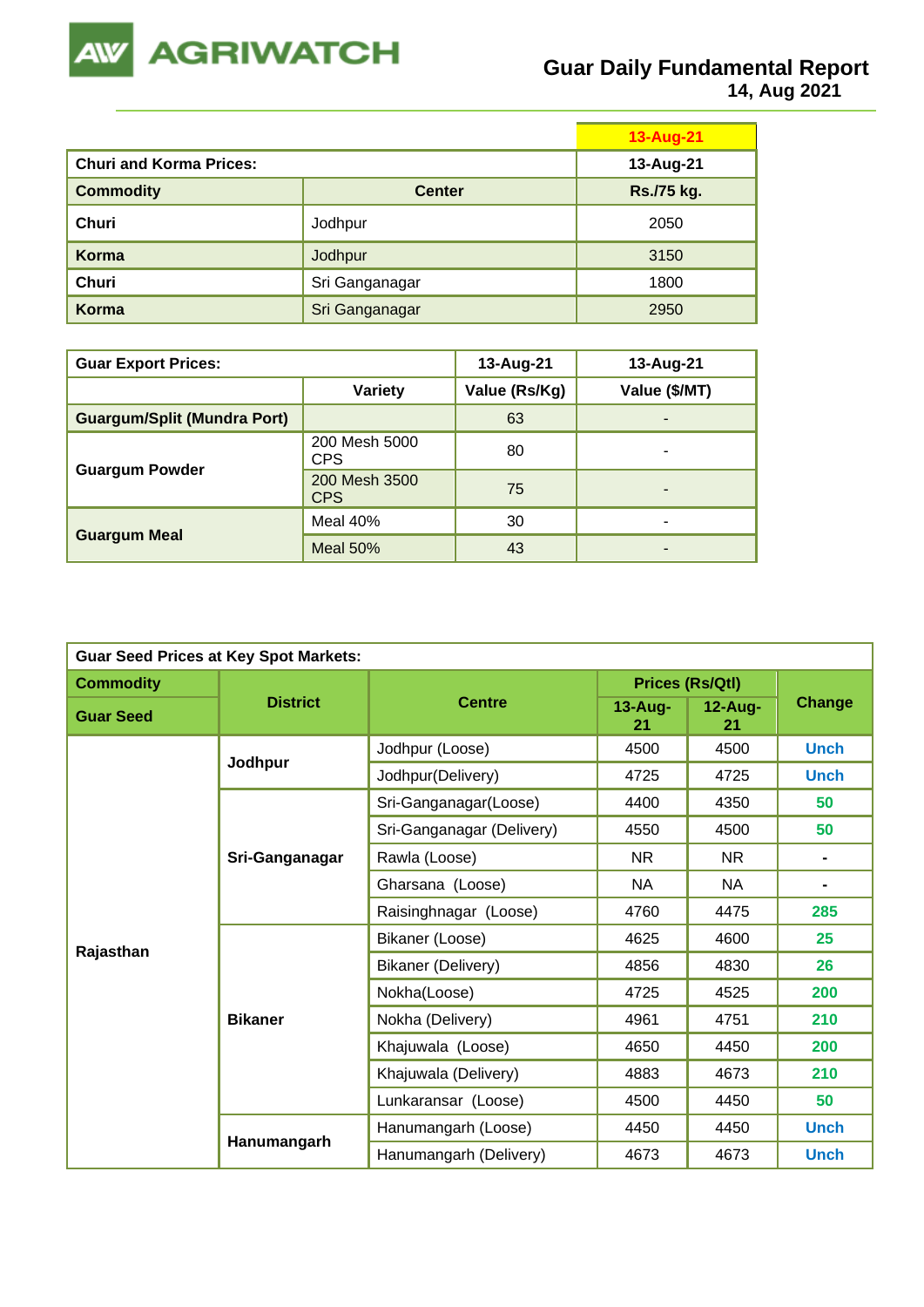

## **Guar Daily Fundamental Report**

**14, Aug 2021**

|                       |                    | Nohar (Loose)       | <b>NR</b> | <b>NR</b> | $\blacksquare$               |
|-----------------------|--------------------|---------------------|-----------|-----------|------------------------------|
|                       |                    | Pilibanga (Loose)   | <b>NR</b> | <b>NR</b> |                              |
|                       | <b>Nagaur</b>      | Nagaur (Loose)      | 4325      | 4350      | $-25$                        |
|                       | <b>Churu</b>       | Churu (Delivery)    | <b>NR</b> | <b>NR</b> | L.                           |
|                       | <b>Alwar</b>       | Alwar (Loose)       | <b>NR</b> | <b>NR</b> | $\blacksquare$               |
|                       | <b>Hisar</b>       | Adampur (Loose)     | 4400      | 4450      | $-50$                        |
|                       |                    | Adampur (Delivery)  | 4620      | 4673      | $-53$                        |
|                       | <b>Bhiwani</b>     | Bhiwani (Delivery)  | 4700      | 4650      | 50                           |
|                       |                    | Siwani (Loose)      | 4700      | 4675      | 25                           |
| Haryana               |                    | Sirsa (Loose)       | 4325      | 4315      | 10 <sup>°</sup>              |
|                       |                    | Dhabwali (Loose)    | 4350      | 4400      | $-50$                        |
|                       | <b>Sirsa</b>       | Dhabwali (Delivery) | 4568      | 4620      | $-53$                        |
|                       |                    | Ellanabad (Loose)   | <b>NR</b> | <b>NR</b> | $\blacksquare$               |
|                       | Fatehabad          | Fatehabad (Loose)   | 4300      | 4350      | $-50$                        |
|                       | <b>Banaskantha</b> | Deesa (Loose)       | <b>NA</b> | <b>NA</b> | $\blacksquare$               |
|                       | Patan              | Patan (Loose)       | 4450      | 4260      | 190                          |
| Gujarat               | Rajkot             | Rajkot (Loose)      | <b>NA</b> | <b>NA</b> | ÷,                           |
|                       | Jamnagar           | Dhrol (Loose)       | <b>NA</b> | <b>NA</b> | $\blacksquare$               |
| <b>Madhya Pradesh</b> | <b>Gwalior</b>     | Dabra (Loose)       | <b>NA</b> | <b>NA</b> | $\qquad \qquad \blacksquare$ |
| <b>Guar Gum</b>       |                    |                     |           |           |                              |
|                       | Jodhpur            | Jodhpur             | 7750      | 7800      | $-50$                        |
| Rajasthan             | <b>Alwar</b>       | Alwar               | <b>NR</b> | <b>NR</b> | $\blacksquare$               |
|                       | Hanumangarh        | Nohar               | <b>NR</b> | <b>NR</b> | $\blacksquare$               |
|                       | <b>Bhiwani</b>     | Bhiwani             | 7800      | 7800      | <b>Unch</b>                  |
|                       |                    | <b>Sirsa</b>        | 7800      | 7800      | <b>Unch</b>                  |
| Haryana               | <b>Sirsa</b>       | Dhabwali            | 7800      | 7800      | <b>Unch</b>                  |
|                       |                    | Ellanabad           | <b>NR</b> | <b>NR</b> | $\overline{a}$               |
|                       | Fatehabad          | Fatehabad           | 8300      | 7800      | 500                          |

| <b>Guar Seed Arrivals in Key Centers</b> |                 |                |                            |                  |                |  |
|------------------------------------------|-----------------|----------------|----------------------------|------------------|----------------|--|
| <b>Commodity</b>                         | <b>District</b> | <b>Centre</b>  | <b>Arrivals (Quintals)</b> |                  |                |  |
| <b>Guar Seed</b>                         |                 |                | $13$ -Aug-<br>21           | $12$ -Aug-<br>21 | Change         |  |
|                                          | Jodhpur         | Jodhpur        | NA.                        | <b>NA</b>        | ۰              |  |
|                                          | Sri-Ganganagar  | Sri-Ganganagar | 200                        | 300              | $-100$         |  |
|                                          |                 | Rawla          | NR.                        | <b>NR</b>        | $\blacksquare$ |  |
| Rajasthan                                |                 | Gharsana       | NA                         | <b>NA</b>        | $\blacksquare$ |  |
|                                          |                 | Raisinghnagar  | 80                         | 60               | 20             |  |
|                                          | <b>Bikaner</b>  | <b>Bikaner</b> | 600                        | 450              | 150            |  |